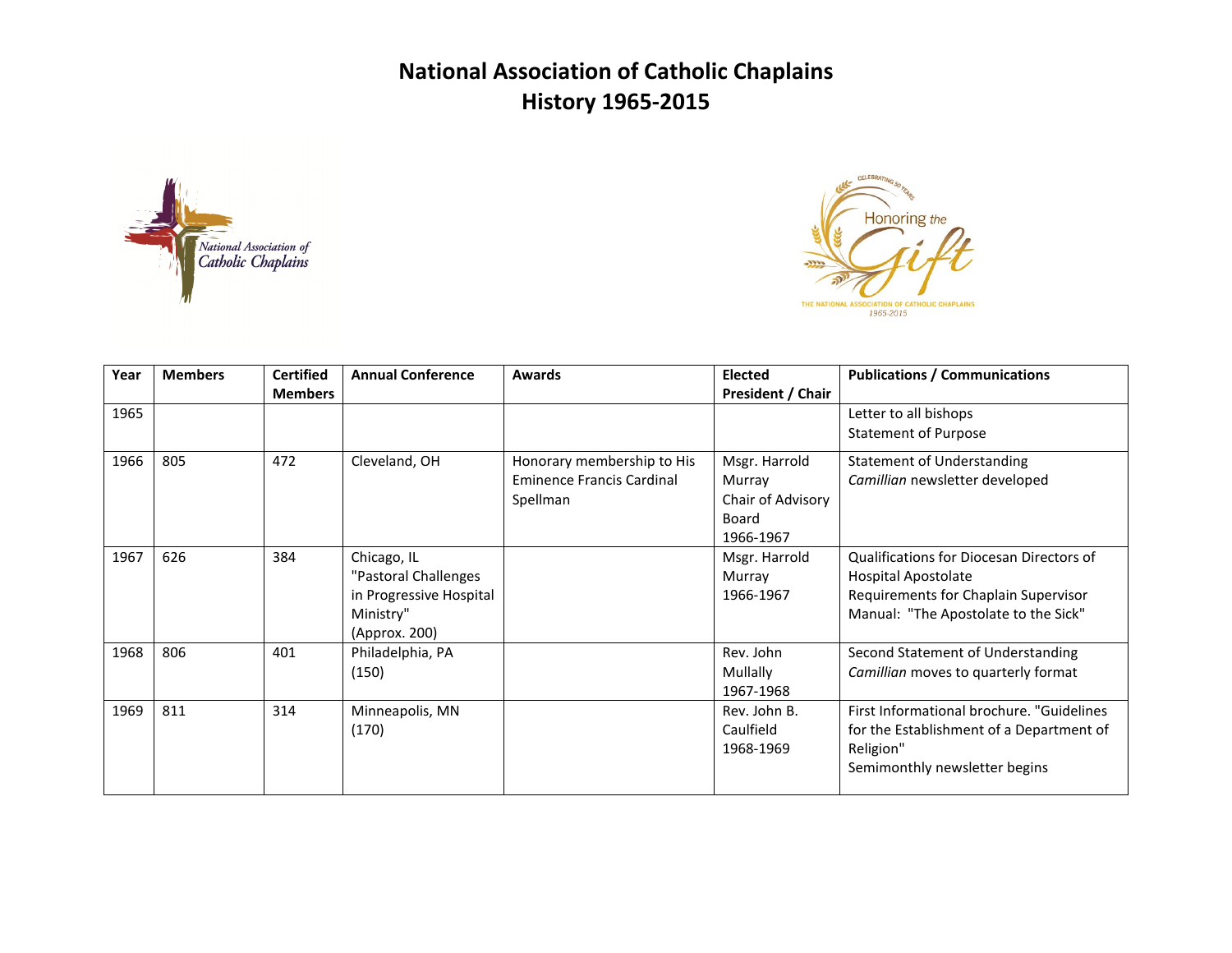| 1970 | 784   | 418   | Cincinnati, OH<br>(Approx. 180)                                          |                                                                                                        | Rev. Raymar<br>Bobber<br>1969-1970          | <b>Statement on Abortion</b><br><b>NACC Directory</b>                                                                                                                      |
|------|-------|-------|--------------------------------------------------------------------------|--------------------------------------------------------------------------------------------------------|---------------------------------------------|----------------------------------------------------------------------------------------------------------------------------------------------------------------------------|
| 1971 | 811   | 431   | Atlantic City, NJ<br>(Approx. 176)                                       |                                                                                                        | Rev. Thomas M.<br>Lee<br>1970-1971          | Booklet on abortion<br>"Fear Not, I Am with You" - a book of<br>prayers and reflections for patients<br>"Role of the Catholic Chaplain in the<br><b>Health Care Field"</b> |
| 1972 | 985   | 525   | Louisville, KY<br>(193)<br>First convention held<br>independently of CHA |                                                                                                        | Rev. Frank<br>Weber<br>1971-1972            |                                                                                                                                                                            |
| 1973 | 976   | 523   | Anaheim, CA<br>(Approx. 165)                                             |                                                                                                        | Rev. John A.<br>Howe, OCarm<br>1972-1973    | "Pastoral Care of the Sick" (revision of<br>previous manual)                                                                                                               |
| 1974 | 1,182 | 594   | Hyannis, MA<br>"New Directions in<br>Pastoral Care."<br>(260)            | <b>Awards instituted:</b><br>Diplomate<br>Prestigious,<br>Outstanding<br>Colleague                     | Rev. Thomas S.<br>Forker<br>1973-1974       | "A History of the National Association of<br>Catholic Chaplains," by Catherine Elliott                                                                                     |
| 1975 | 1,630 | 1,118 | Washington, DC<br>(388)                                                  | Prestigious:<br>Msgr. Harrold Murray                                                                   | Rev. Ralph Karl,<br><b>OMI</b><br>1974-1975 | Informational brochure.<br>"Guidelines for Recording Chaplains' Notes<br>in Patient Medical Record"<br>(approved by AHA)                                                   |
| 1976 | 1,952 | 929   | Houston, TX<br>"To Heal as Jesus Did"<br>(280)                           | Diplomate:<br>Rev. Ralph Karl, OMI<br>Rev. Joseph Ciolek<br><b>Prestigious:</b><br>Msgr. James Wilders | Rev. Joseph<br>Ciolek<br>1975-1976          | Camillian format change to quarterly<br>professional journal with no organizational<br>or promotional matter                                                               |
| 1977 | 2,154 | N/A   | Cleveland, OH<br>(385)                                                   | (None awarded)                                                                                         | Rev. Douglas<br>Morrison<br>1976-1977       |                                                                                                                                                                            |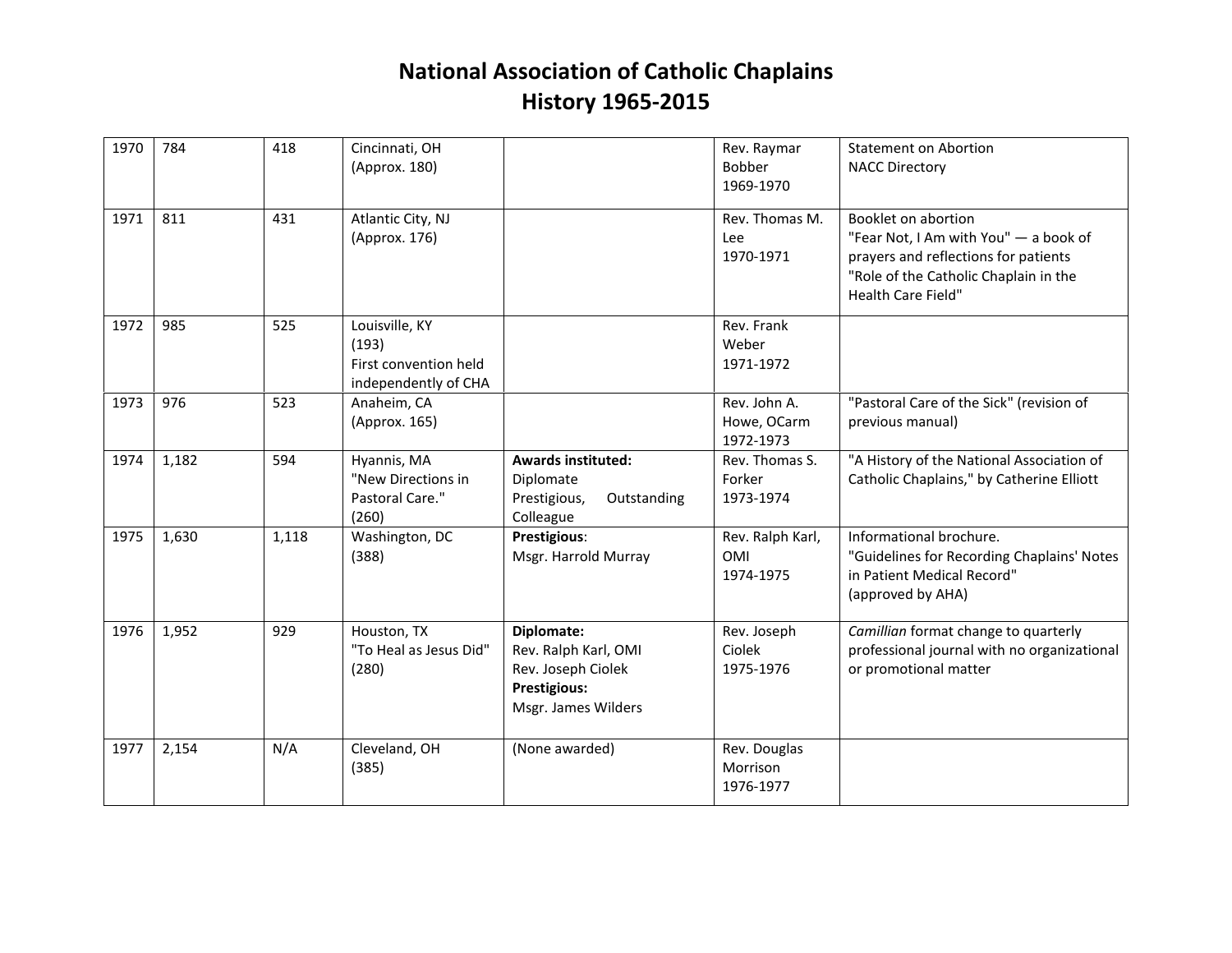| 1978 | 2,250                                            | N/A | Denver, CO<br>"The Past, Present and<br>Future of Our<br>Ministry" (330)            | Diplomate:<br>Rev. Joseph Law<br>Sr. Cyrilla Zarek, OP<br>Prestigious:<br>Rev. Robert Wheelock, OFM<br>Cap.                 | Rev. Gerald Fath,<br>OP<br>1977-1978                                                                                                                     |                                                                                                                                            |
|------|--------------------------------------------------|-----|-------------------------------------------------------------------------------------|-----------------------------------------------------------------------------------------------------------------------------|----------------------------------------------------------------------------------------------------------------------------------------------------------|--------------------------------------------------------------------------------------------------------------------------------------------|
| 1979 | 2,255                                            | N/A | Key Biscayne, FL<br>"Evangelization and<br>Chaplaincy"<br>(230)                     | Diplomate:<br>Rev. Raymond K. Smith<br>Rev. John Waterman, CSSP<br><b>Prestigious:</b><br>Rev. David Baeten                 | Rev. Robert<br>Wheelock, OFM<br>Cap<br>1978-1979                                                                                                         | <b>USCC Policies and Procedures Manual:</b><br>Policies and Procedures for Pastoral Care<br>Departments<br>"Evangelization and Chaplaincy" |
| 1980 | 2,267                                            | N/A | Salt Lake City, UT<br>"Church as Family"<br>(220)                                   | Diplomate:<br>Sr. Rose Carmel McKenna, SCL<br>Rev. Joseph Dolan<br>Prestigious:<br>Rev. Ralph J. Karl, OMI                  | Rev. Francis<br>Garvey<br>1979-1980                                                                                                                      | Informational brochure<br>Camillian and Newsletter combined into<br>one publication                                                        |
| 1981 | 2,493                                            | N/A | Milwaukee, WI<br>"Ministering to the<br>Minister"<br>(593)                          | Diplomate:<br>Rev. Frank Weber<br>Rev. Walter Smith<br><b>Prestigious:</b><br>His Eminence Terence<br><b>Cardinal Cooke</b> | Rev. Francis<br>Garvey<br>completed the<br>term of Rev.<br><b>Timothy Toohey</b><br>as President<br>when he became<br>Executive<br>Director<br>1980-1981 |                                                                                                                                            |
| 1982 | 2,662<br>Priests 38%<br>Sisters 51%<br>Other 11% | N/A | Milwaukee, WI<br>"Wholistic Care:<br>Cutback, Compromise<br>or Creativity"<br>(493) | Diplomate:<br>Rev. Francis Jacob<br><b>Pretigious:</b><br>Rev. John Mullaly                                                 | Rev. Raymond K.<br>Smith<br>1981-1982                                                                                                                    | Resolution and letter on nuclear concerns<br>Regional News section in Camillian<br>"Anointing of the Sick" booklet                         |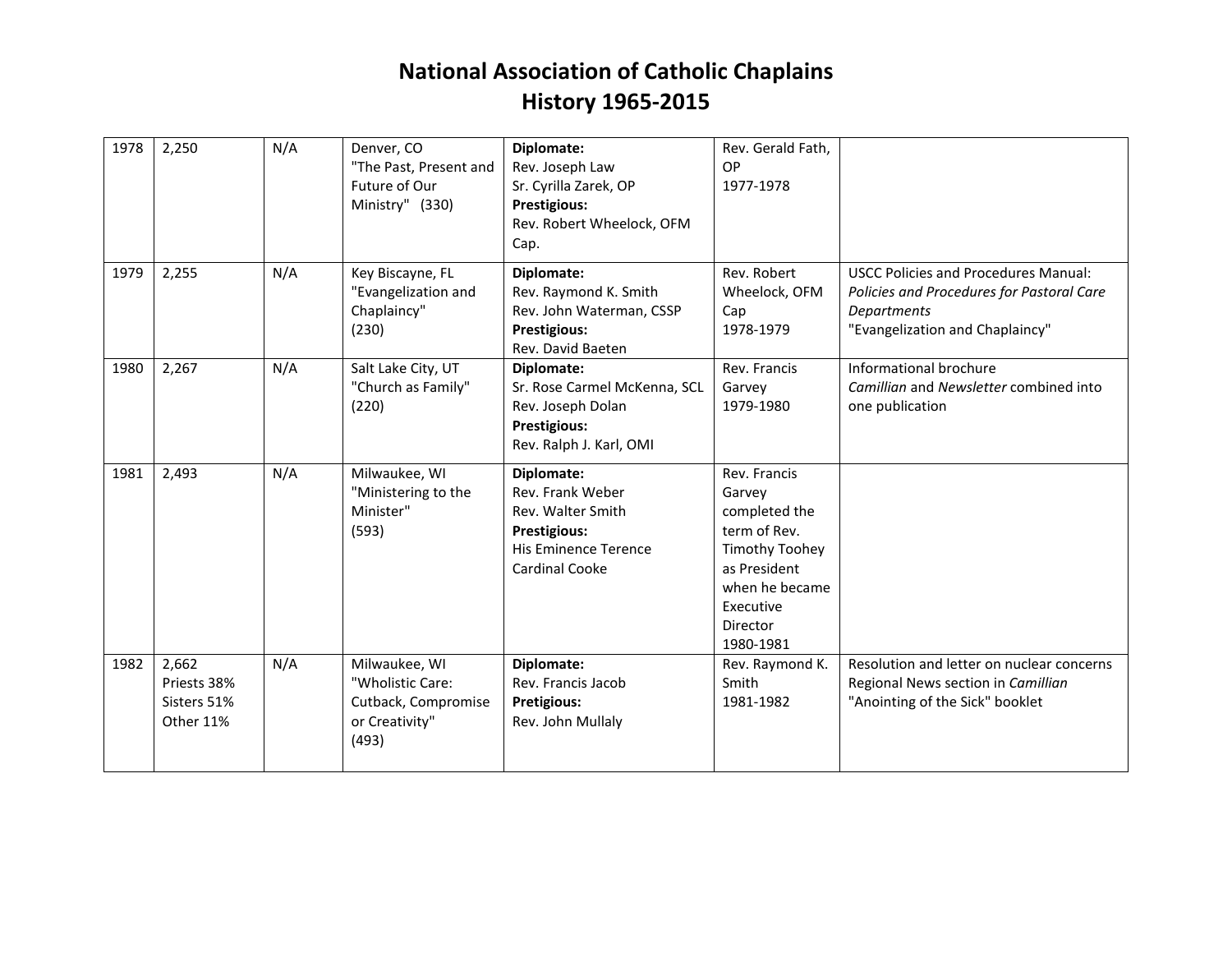| 1983 | 3,110<br>Priests 36%<br>Deacons 3%<br>Sisters 52%<br>Lay 9%                                | N/A          | San Francisco, CA<br>"Communication:<br>Bridge or Barrier"<br>(454)                   | Diplomate:<br><b>Rev. Richard Tessmer</b><br>Sr. Julie Houser, CSJ                                                                                        | Rev. Thomas<br>Albers, CPPS<br>1982-1983  | "Standards, Procedures, and Guidelines of<br>NACC for Certification and Accreditation"                                                                                                                                                                                      |
|------|--------------------------------------------------------------------------------------------|--------------|---------------------------------------------------------------------------------------|-----------------------------------------------------------------------------------------------------------------------------------------------------------|-------------------------------------------|-----------------------------------------------------------------------------------------------------------------------------------------------------------------------------------------------------------------------------------------------------------------------------|
| 1984 | 3,243<br>Priests 33%<br>Deacons 4%<br>Sisters 52%<br>Lay 11%                               | 2,335        | Nashville, TN<br>"Ministry in a<br>Wounded Kingdom:<br>Pilgrim . Advocate .<br>Lover" | <b>Prestigious:</b><br>Rev. Timothy Toohey<br>Rev. Barry Estadt, OFM Cap                                                                                  | Sr. Patricia J.<br>Doerr, OP<br>1983-1984 | Manuals on Process for Certification and<br>Accreditation<br><b>Guidelines on Evaluating Pastoral Services</b><br>Standards for Recertification                                                                                                                             |
| 1985 | 3,222<br>Priests 32%<br>Deacons 4%<br>Sisters 52%<br>Lay 12%                               | 2,267        | Boston, MA<br>"Celebrating the<br>Challenge: 20th<br>Anniversary"                     | <b>Distinguished Service</b><br>(replaces Diplomate Award)<br>Sr. Helen Hayes, OSF<br>Sr. Monica Ann Lucas, SC<br>Prestigious:<br>Rev. Clark S. Aist, PhD | Rev. Bernard A.<br>Nugent<br>1984-1985    | Manual on Judiciary<br>Inauguration of Special Publications<br>(edited by Rev. Cornelius J. van der Poel,<br>$CSSp$ :<br>Convention Highlights, 1984<br>The NACC: A Twenty-Year History<br>A Theological Basis for Health Care and<br>Health Care Ethics, by David F. Kelly |
| 1986 | 3,357<br>Priests 969<br>Sisters 1,704<br>Brothers &<br>Deacons 134<br>Lay 387<br>Other 163 | 2,227<br>66% | St. Louis, MO<br>"Gateway to the<br>Future"                                           | <b>Distinguished Service:</b><br>Rev. David Beaudry<br>Sr. Monica Flynn, SSJ<br>Larry Seidl                                                               | Rev. Daniel J.<br>Gatti, SJ<br>1985-1986  | <b>Special Publication:</b><br>Convention Highlights: 1985<br>NACC joins seven other professional<br>organizations in cooperative ownership<br>and management to publish The Journal of<br>Pastoral Care<br><b>Membership Directory</b>                                     |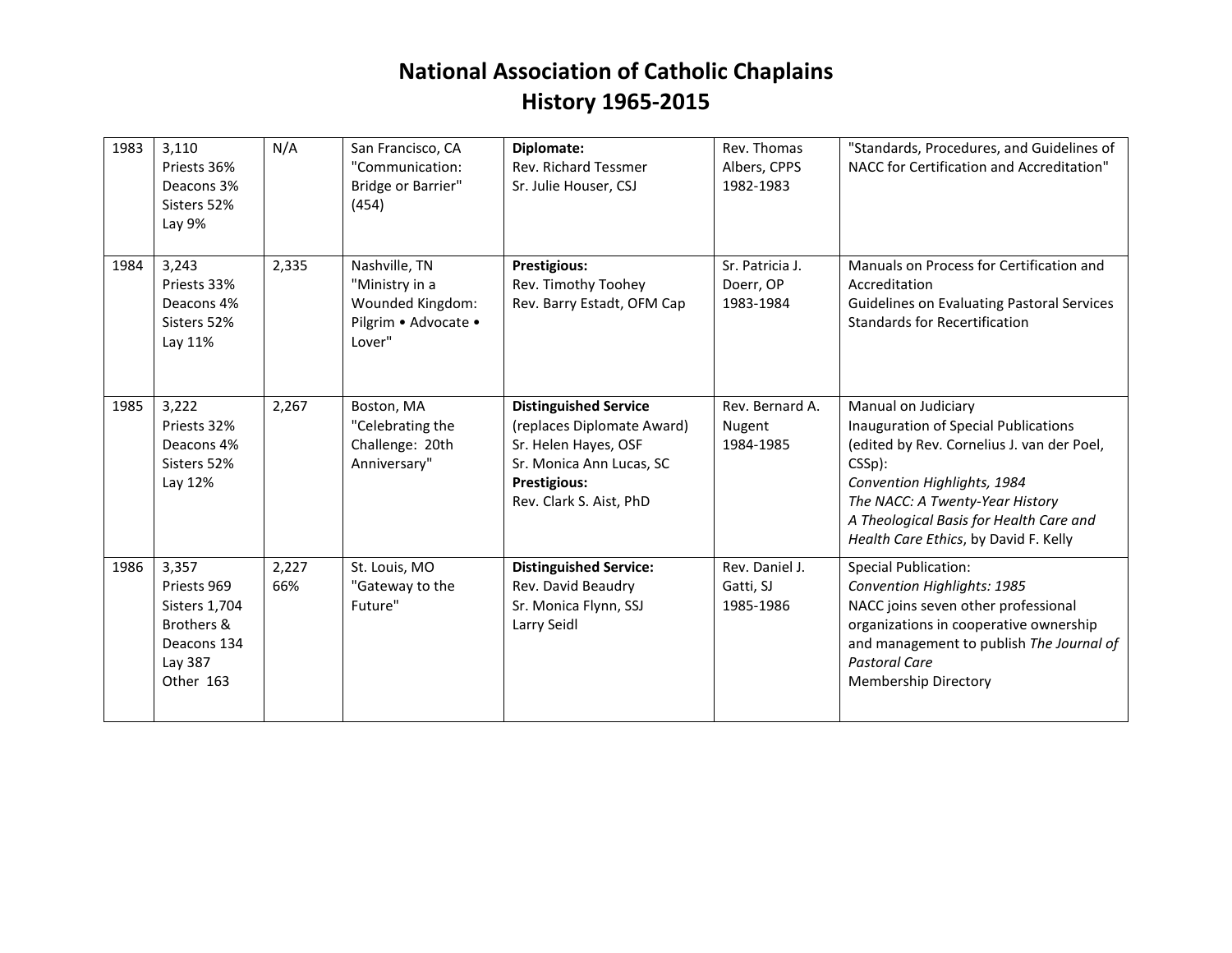| 1987 | 3,436<br>Priests 918<br><b>Sisters 1,738</b><br>Brothers &<br>Deacons 143<br>Lay 477<br>Other 178 | 2,246<br>65% | San Diego, CA<br>"Charting Our<br>Course;"<br>Preconference:<br>"Healing Woman at<br>the Threshold" | <b>Distinguished Service:</b><br>Rev. Kevin Tripp<br>Mrs. Lucille A. Burns<br><b>Prestigious:</b><br>Sr. Maryanna Coyle, SC | Deacon Earl M.<br>Charlier<br>1986-1987     | <b>Special Publication:</b><br>Professionalism in Pastoral MInistry                                                                                                                                                                                               |
|------|---------------------------------------------------------------------------------------------------|--------------|-----------------------------------------------------------------------------------------------------|-----------------------------------------------------------------------------------------------------------------------------|---------------------------------------------|-------------------------------------------------------------------------------------------------------------------------------------------------------------------------------------------------------------------------------------------------------------------|
| 1988 | 3,501<br>Priests 903<br>Sisters 1,735<br>Brothers &<br>Deacons 147<br>Lay 535<br>Other 181        | 2,241<br>64% | Minneapolis, MN<br>Dialogue '88 (Joint<br>Conference on<br>Pastoral Care)                           | <b>Distinguished Service:</b><br>Dr. Rodger Accardi<br>Sr. Anita Lapeyre, RSCJ                                              | Sr. Rosemary<br>Abramovich, OP<br>1987-1989 | <b>Special Publication:</b><br>Charting the Future of Pastoral Care<br><b>Membership Directory</b><br>Video on NACC (script by Mary E. Johnson)<br>produced and edited by Mayo<br>Communications                                                                  |
| 1989 | 3,568<br>Priests 887<br><b>Sisters 1,747</b><br>Brothers &<br>Deacons 152<br>Lay 573<br>Other 209 | 2,243<br>63% | Washington, DC<br>"The Dialogue<br>Continues"                                                       | (None awarded)                                                                                                              | Sr. Rosemary<br>Abramovich, OP<br>1987-1989 |                                                                                                                                                                                                                                                                   |
| 1990 | 3,520<br>Priests 824<br><b>Sisters 1,715</b><br>Brothers &<br>Deacons 145<br>Lay 593<br>Other 243 | 2,182<br>62% | Dallas, TX<br>"Partnership into the<br>21st Century"                                                | <b>Prestigious:</b><br>The Rev. Duane Parker                                                                                | Rev. Forrest P.<br>Hanser, CM<br>1989-1991  | Health Care Ministry: A Handbook for<br>Chaplains, edited by Helen Hayes, OSF,<br>and Cornelius J. van der Poel, CSSp,<br>"prepared by the NACC" and published by<br><b>Paulist Press</b><br><b>Membership Directory</b><br>Videotape on charting by Rich Woodley |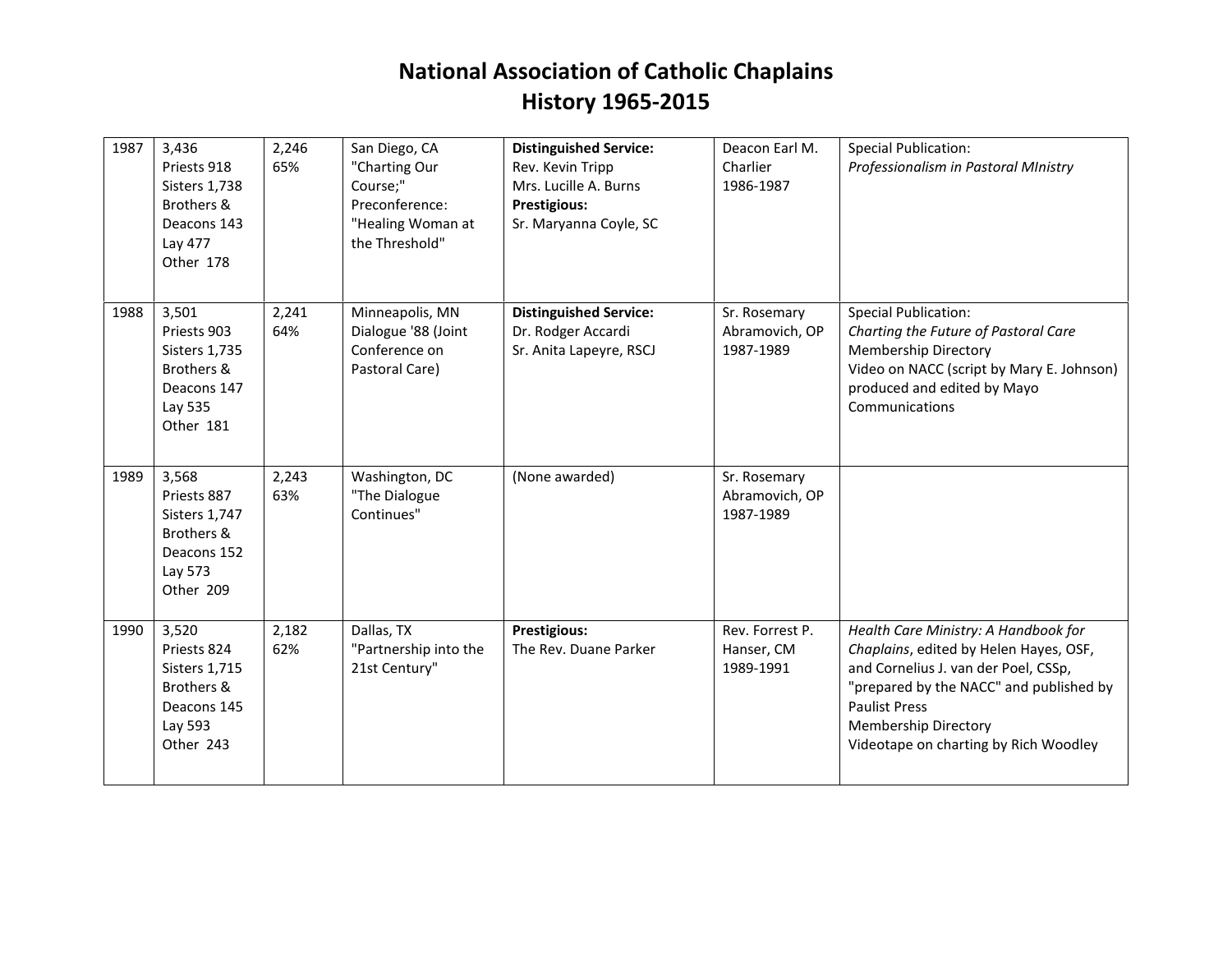| 1991 | 3,592<br>Priests 815<br>Sisters 1,709<br>Brothers &<br>Deacons 154<br>Lay 641<br>Other 273       | 2,082<br>58% | Portland, OR<br>"The Prophetic Voice<br>of Pastoral Care"               | <b>Distinguished Service:</b><br>Richard W. Woodley<br>Prestigious:<br>Sr. Katherine Gray, SNJM                                             | Rev. Forrest P.<br>Hanser, CM<br>1989-1991 | Camillian bimonthly newsletter upgrades<br>to graphic-designed Vision, published 10<br>times a year |
|------|--------------------------------------------------------------------------------------------------|--------------|-------------------------------------------------------------------------|---------------------------------------------------------------------------------------------------------------------------------------------|--------------------------------------------|-----------------------------------------------------------------------------------------------------|
| 1992 | 3,764<br>Priests 820<br><b>Sisters 1,875</b><br>Brothers &<br>Deacons 171<br>Lay 839<br>Other 49 | 2,450<br>65% | Pittsburgh, PA<br>"The Spirituality of<br>Partnership"                  | Life Membership awarded to<br>Rev. Richard Augustyn                                                                                         | Rev. Richard H.<br>Augustyn<br>1991-1993   |                                                                                                     |
| 1993 | 3,679<br>Priests 759<br>Sisters 1,832<br>Brothers &<br>Deacons 178<br>Lay 866<br>Other 44        | 2,479<br>67% | Chicago, IL<br>"Come to the Water:<br>Healing into the 21st<br>Century" | <b>Distinguished Service:</b><br>Sr. Geraldine Granpre, CSJ<br><b>Prestigious:</b><br>Sr. Rosemary J. Ferguson, OP<br>Deacon Robert B. True | Rev. Richard H.<br>Augustyn<br>1991-1993   | <b>Membership Directory</b>                                                                         |
| 1994 | 3,583<br>Priests 710<br>Sisters 1,802<br>Brothers &<br>Deacons 171<br>Lay 864<br>Other 36        | 2,513<br>70% | Milwaukee, WI<br>Dialogue '94: "A Call<br>to Partnership"<br>(2,054)    | <b>Outstanding Colleague:</b><br>Linda A. Bronersky                                                                                         | Rev. Kevin F.<br>Tripp<br>1993-1995        |                                                                                                     |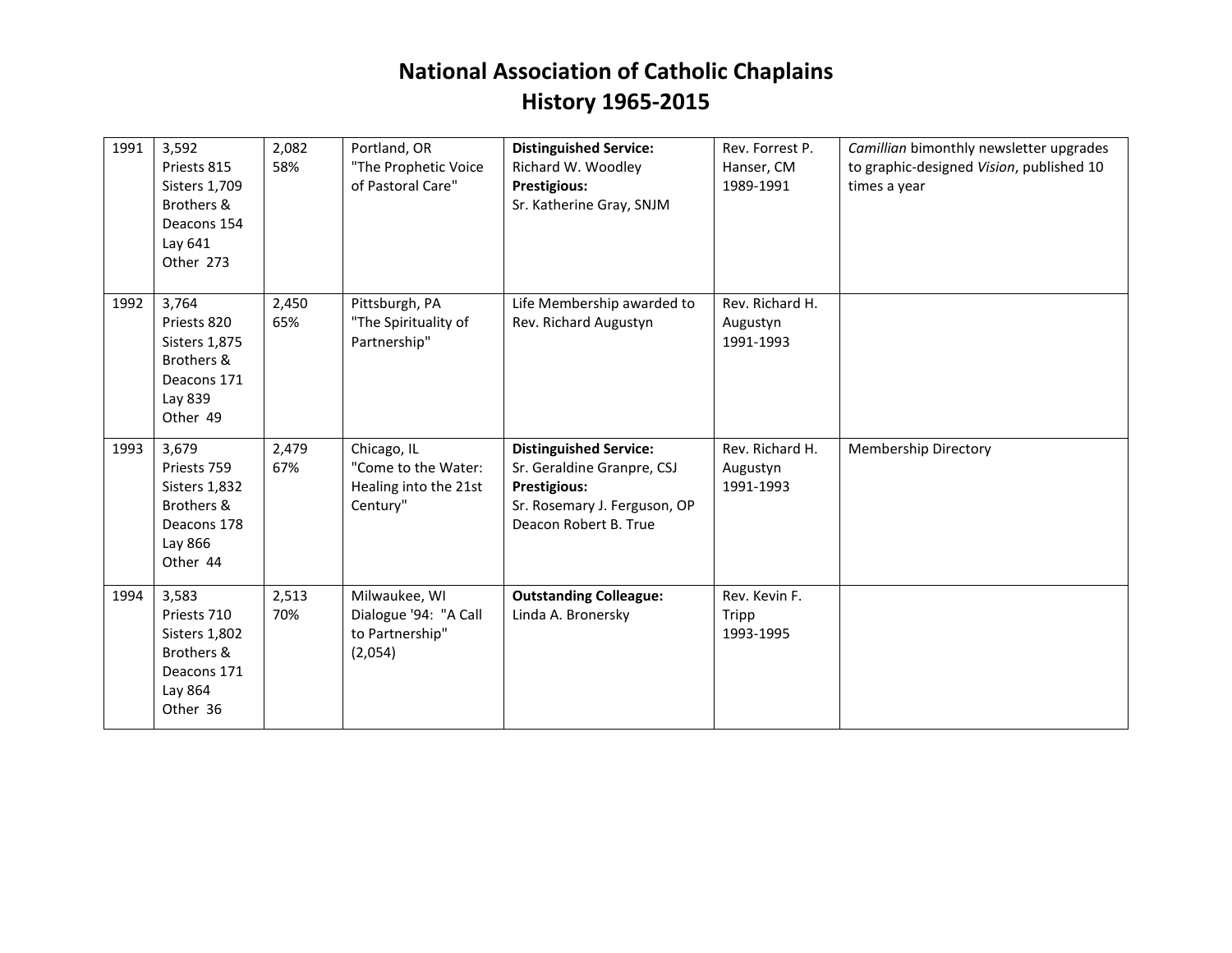| 1995 | 3,547<br>Priests 693<br><b>Sisters 1,757</b><br>Brothers &<br>Deacons 174<br>Lay 887<br>Other 36 | 2,489<br>70% | St. Louis, MO<br>"Valuing Our Histories:<br>Pioneering Our<br>Future;" Joint<br>conference with CHA<br>and College of<br>Chaplains                      | <b>Distinguished Service:</b><br>Rev. Kevin F. Tripp<br><b>Outstanding Colleague:</b><br>Sr. Rosemary Abramovich, OP                                                                          | Rev. Kevin F.<br>Tripp<br>1993-1995            |                                                                                                                                                                                                                                                                                                                            |
|------|--------------------------------------------------------------------------------------------------|--------------|---------------------------------------------------------------------------------------------------------------------------------------------------------|-----------------------------------------------------------------------------------------------------------------------------------------------------------------------------------------------|------------------------------------------------|----------------------------------------------------------------------------------------------------------------------------------------------------------------------------------------------------------------------------------------------------------------------------------------------------------------------------|
| 1996 | 3,548<br>Priests 662<br><b>Sisters 1,745</b><br>Brothers &<br>Deacons 177<br>Lay 920<br>Other 44 | 2,519<br>71% | Orlando, FL<br>"A New Heart - A<br>New Healing"<br>Convention of CHA<br>and NACC                                                                        | <b>Distinguished Service:</b><br>Sr. Janet A. Ryan, IHM<br><b>Outstanding Colleague:</b><br>Rev. Francis J. Garvey<br><b>Prestigious:</b><br>His Eminence Joseph Cardinal<br>Bernardin        | Rev. Eugene J.<br>McGlothlin, OSB<br>1995-1997 | <b>Membership Directory</b>                                                                                                                                                                                                                                                                                                |
| 1997 | 3,566<br>Priests 636<br>Sisters 1,729<br>Brothers &<br>Deacons 180<br>Lay 972<br>Other 49        | 2,505<br>70% | Corpus Christi, TX<br>"Partnership for All<br>God's People: Spiritual<br>Care in New<br>Environments"<br>CHA and NACC Third<br><b>Annual Convention</b> | <b>Outstanding Colleague:</b><br>Robert J. Wicks, PhD<br>Prestigious:<br>Sr. Jean deBlois, CSJ, PhD                                                                                           | Rev. Eugene J.<br>McGlothlin, OSB<br>1995-1997 | Chaplaincy: Moving Toward the Next<br>Millennium: A Report of the Survey on the<br>Status of Catholic Chaplaincy in Organized<br>Systems of Healthcare - A CHA-NACC<br>Survey Report<br>The Catholic Chaplain: Salaries and<br>Credentials: A CHA-NACC Survey Report<br>NACC launches association website:<br>www.nacc.org |
| 1998 | 3,535<br>Priests 627<br><b>Sisters 1,691</b><br>Brothers &<br>Deacons 179<br>Lay 985<br>Other 53 | 2,485<br>70% | Colorado Springs, CO<br>"Awakening the<br>Dream"<br><b>Fourth Annual</b><br><b>Convention of NACC</b><br>and Catholic Health<br>Association             | <b>Distinguished Service:</b><br><b>Arthur Metallo</b><br>C. Rosemary Marmouget<br><b>Outstanding Colleague:</b><br>Sr. Dorothy L. Cotterell, SUSC<br>Prestigious:<br>Sr. Shirley Nugent, SCN | Sr. Monica Ann<br>Lucas, SC<br>1997-1999       |                                                                                                                                                                                                                                                                                                                            |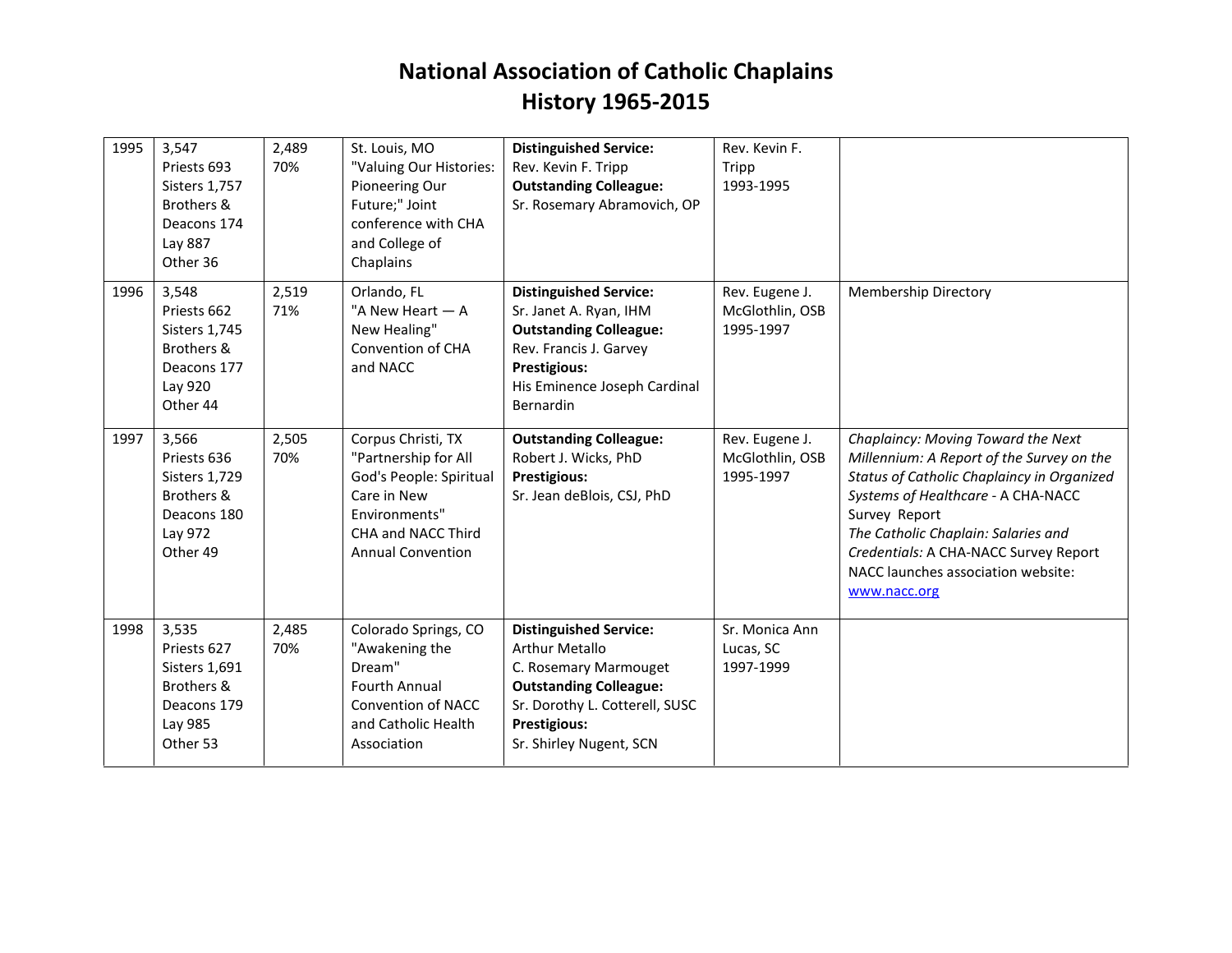| 1999 | 3,493<br>Priests 597<br><b>Sisters 1,645</b><br>Brothers &<br>Deacons 164<br>Lay 1,035<br>Other 52 | 2,432<br>70% | San Diego, CA<br>"Spiritual Care:<br>Moving Outside the<br>Walls"                                                                                                                | (None awarded)                                                                                | Sr. Monica Ann<br>Lucas, SC<br>1997-1999                                                                |                                                                                                                                                                                                                                                                                                                                                                |
|------|----------------------------------------------------------------------------------------------------|--------------|----------------------------------------------------------------------------------------------------------------------------------------------------------------------------------|-----------------------------------------------------------------------------------------------|---------------------------------------------------------------------------------------------------------|----------------------------------------------------------------------------------------------------------------------------------------------------------------------------------------------------------------------------------------------------------------------------------------------------------------------------------------------------------------|
| 2000 | 3,455<br>Priests 591<br><b>Sisters 1,588</b><br>Brothers &<br>Deacons 160<br>Lay 1,070<br>Other 46 | 2,401<br>69% | Charlotte, NC<br>"The Power of<br>Partnership: Spiritual<br>Care for the New<br>Millennium"<br>Joint Conference,<br>NACC and APC                                                 | <b>Outstanding Colleague:</b><br>Rev. Robert A. Rochon<br>Prestigious:<br>Rev. Robert Kennedy | Rev. Stephen R.<br>Ryan, OSM<br>1999-2000                                                               |                                                                                                                                                                                                                                                                                                                                                                |
| 2001 | 3,557<br>(April)                                                                                   | 2,645<br>74% | Baltimore, MD<br>International<br>Symposium:<br>"The Sacrament of the<br>Anointing of the Sick:<br>Theological and<br><b>Pastoral Implications</b><br>for the New<br>Millennium" | Prestigious:<br>Archbishop Thomas C. Kelly,<br>OP, DD, JCD                                    | Rev. Richard<br>Leliaert<br>President<br>Nov. 2000-June<br>2001<br><b>BOD Chair</b><br>June 2001 - 2003 | <b>Membership Directory</b><br>Prayer Cards for observing World Day of<br>the Sick, Feb. 11, 2002, in English and<br>Spanish                                                                                                                                                                                                                                   |
| 2002 | 3,334<br>Priests 569<br>Sisters 1,499<br>Brothers &<br>Deacons 154<br>Lay 1,074<br>Other 38        | 2,339<br>70% | Symposium 2002 in<br>eight locations across<br>nation:<br>"Comprehensive<br>Spiritual Care for Our<br>Sick and Dying: A<br><b>National Pastoral</b><br>Strategy"                 | (None awarded)                                                                                | Rev. Richard<br>Leliaert<br><b>BOD Chair</b><br>June 2001-2003                                          | Rediscovering the Riches of Anointing: A<br>Study of the Sacrament of the Sick - a<br>collection of papers presented at the<br>international symposium sponsored by the<br>NACC in May 2001 in Baltimore, published<br>by The Liturgical Press, Collegeville, MN,<br>©2002<br>Prayer Cards for World Day of the Sick,<br>Feb. 11, 2003, in English and Spanish |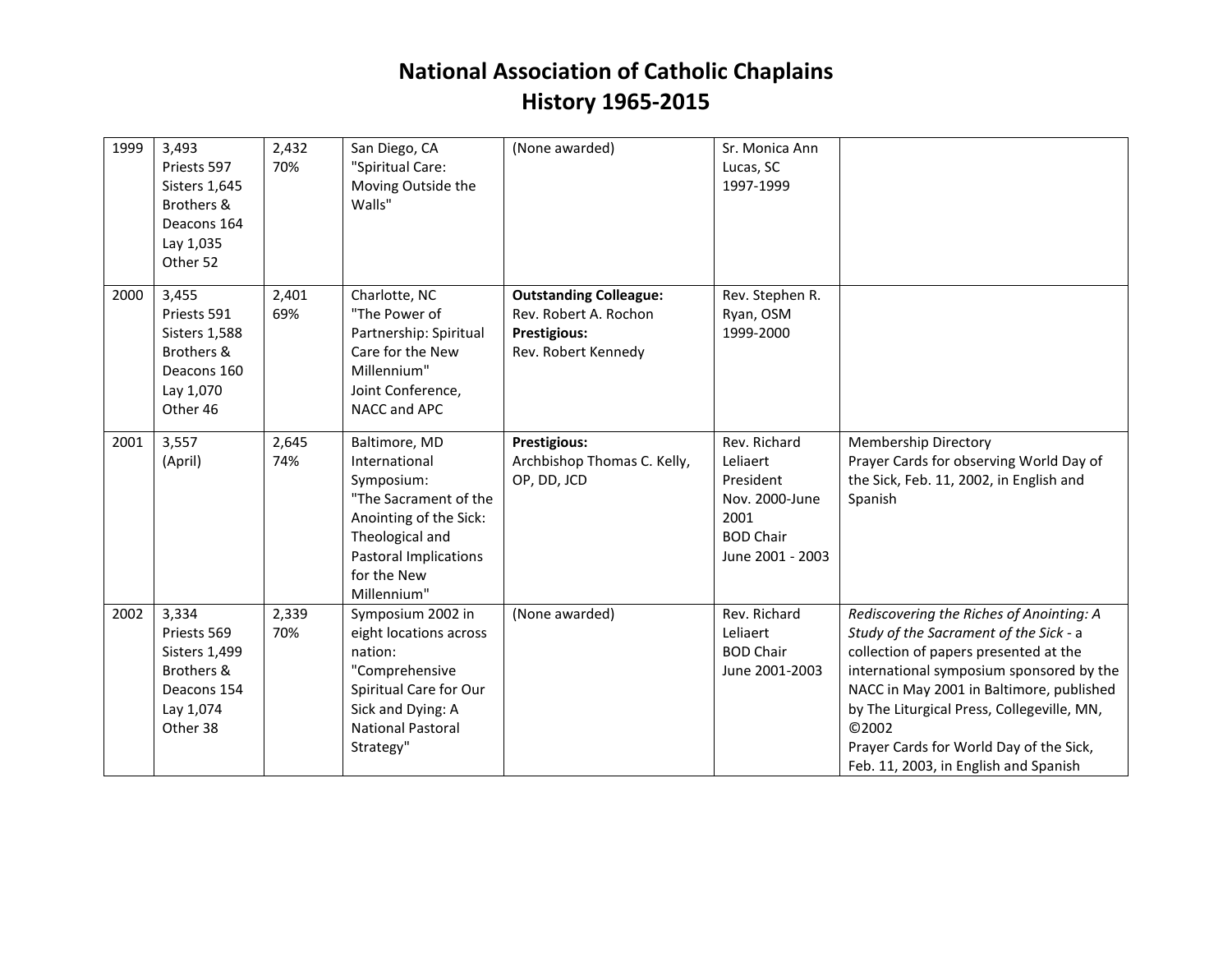| 2003 | 3,352<br>(April)                                                                                                    | 2,382<br>71%<br>(April) | Toronto, Canada<br>"Charting the Future:<br>2003 - An EPIC<br>Experience;" Joint<br>Conference: APC,<br>CAPPE, NACC, NAJC | (None awarded) | Rev. Richard<br>Leliaert<br><b>BOD Chair</b><br>June 2001 - 2003 | Prayer Cards for World Day of the Sick,<br>Feb. 11, 2003, in English and Spanish                                                                    |
|------|---------------------------------------------------------------------------------------------------------------------|-------------------------|---------------------------------------------------------------------------------------------------------------------------|----------------|------------------------------------------------------------------|-----------------------------------------------------------------------------------------------------------------------------------------------------|
| 2004 | 3,176<br>Priests 504<br><b>Sisters 1,302</b><br>Brothers &<br>Deacons 139<br>Lay 1,202<br>Other 29                  | 2,366<br>74%            | Kansan City, MO<br>"Professional<br>Chaplaincy: Sacred<br>Call, Sacred Business"                                          | (None awarded) | Joan Bumpus<br><b>BOD Chair</b><br>2004-2005                     | Prayer Cards for World Day of the Sick,<br>Feb. 11, 2004, in English and Spanish                                                                    |
| 2005 | (End Feb. 28)<br>3,154<br>Priests 496<br><b>Sisters 1,289</b><br>Brothers &<br>Deacons 137<br>Lay 1,204<br>Other 28 | 2,347<br>74%            | Albuquerque, NM<br>"Streams in the<br>Desert: A Call to<br>Professional Renewal"<br>Joint conference,<br>NACC and APC     | (None awarded) | Joan Bumpus<br><b>BOD Chair</b><br>2004-2005                     | 40-year history of reflections:<br>"Wellsprings of Our Journey"<br>Prayer Cards for World Day of the Sick,<br>Feb. 11, 2005, in English and Spanish |
| 2006 | 3,040<br>Priests 494<br>Sisters 1,195<br>Brothers &<br>Deacons 128<br>Lay 1,205<br>Other 21                         | 2,219<br>73%            | Columbus, OH<br>"Deep Roots, Wide<br>Reach: Journeying<br>into the Heart of<br>Christ                                     | (None awarded) | Karen Pugliese<br><b>BOD Chair</b><br>2006-2008                  | Prayer Cards for World Day of the Sick,<br>Feb. 11, 2006, in English and Spanish                                                                    |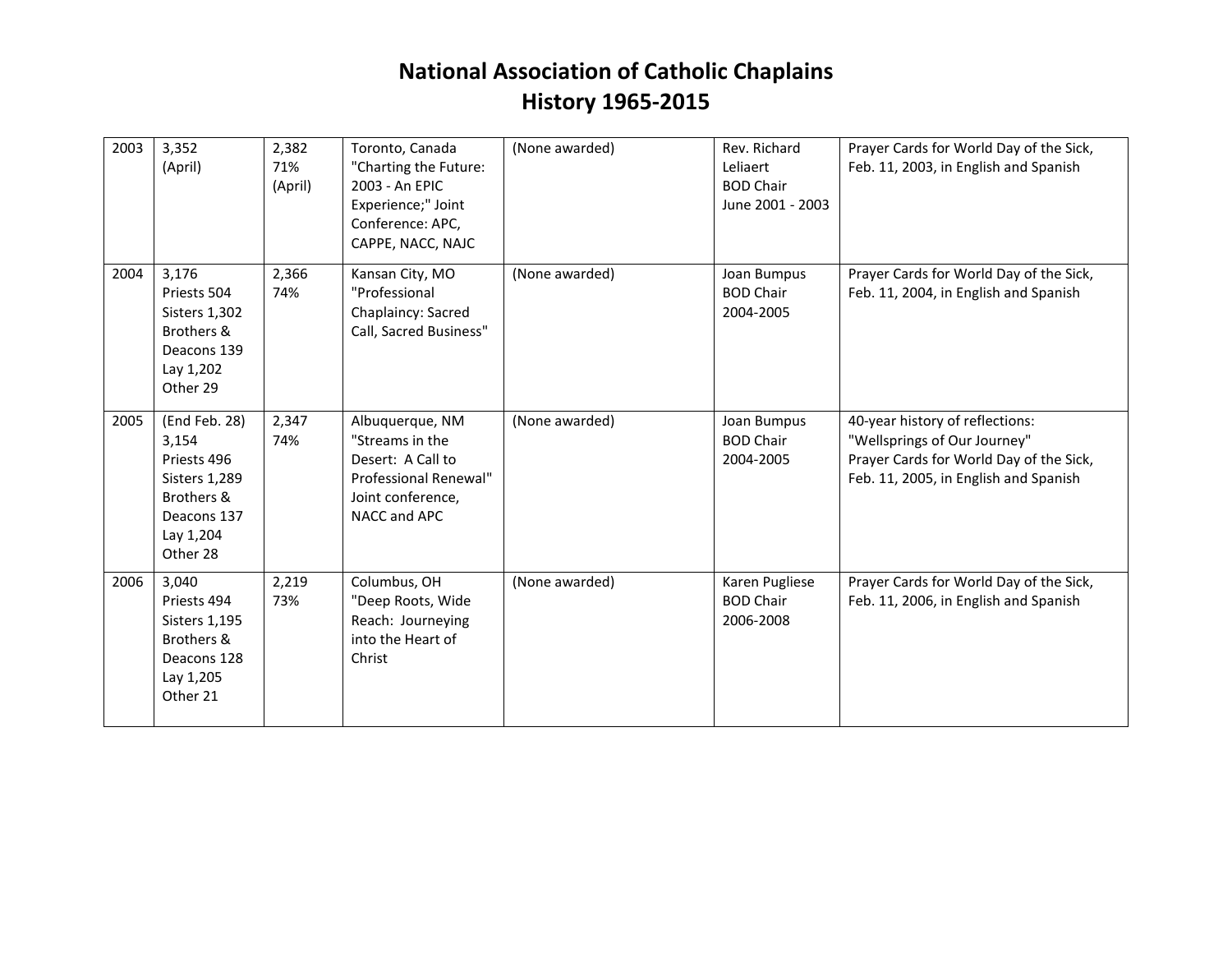| 2007 | 2,898<br>Priests 469<br>Sisters 1,060<br>Brothers &<br>Deacons 135<br>Lay 1,216<br>Other 18 | 2,156<br>74% | Portland, OR<br>"Bridges to Peace -<br>Paths to<br>Transformation"                                                       | (None awarded)                                                                                                  | Karen Pugliese<br><b>BOD Chair</b><br>2006-2008                | Prayer Cards for World Day of the Sick,<br>Feb. 11, 2007, in English and Spanish<br>NACC Strategic Plan 2007-2012, including<br>new Mission, Vision, Values<br>E-newsletter publication, NACC Now,<br>begins<br>NACC Standards and Procedures for<br>Certification approved by the USCCB<br>Commission on Certification and<br>Accreditation (2007-2014)                              |
|------|---------------------------------------------------------------------------------------------|--------------|--------------------------------------------------------------------------------------------------------------------------|-----------------------------------------------------------------------------------------------------------------|----------------------------------------------------------------|---------------------------------------------------------------------------------------------------------------------------------------------------------------------------------------------------------------------------------------------------------------------------------------------------------------------------------------------------------------------------------------|
| 2008 | 2,833<br>Priests 469<br>Sisters 988<br>Brothers &<br>Deacons 128<br>Lay 1,234<br>Other 14   | 2,004<br>71% | Indianapolis, IN<br>"Bringing Gifts That<br>Differ in Splendid<br>Varied Ways"                                           | <b>Distinguished Service:</b><br>Deacon Arthur Metallo, BCC-S<br><b>Outstanding Colleague:</b><br>Ira Byock, MD | Karen Pugliese<br><b>BOD Chair</b><br>2006-2008                | Prayer Cards for World Day of the Sick,<br>Feb. 11, 2008, in English and Spanish<br><b>Ministry Awareness Materials:</b><br>Brochure:<br>A Promising Professional Career Begins<br>with a Call<br><b>PowerPoint Presentation:</b><br>Chaplaincy - A Healing Presence: Consider<br><b>This Career</b><br>Document: Essential Functions of a Board<br>Certified Chaplain                |
| 2009 | 2,650<br>Priests 463<br>Sisters 879<br>Brothers &<br>Deacons 126<br>Lay 1,177<br>Other 15   | 1,916<br>72% | Orlando, FL<br>"Summit '09 - Health<br>and Hope: The Hard<br>Reality of Living<br>Intentionally in a<br>Village of Care" | (None awarded)                                                                                                  | Sr. Barbara<br>Brumleve, SSND<br><b>BOD Chair</b><br>2009-2010 | Prayer Cards for World Day of the Sick,<br>Feb. 11, 2009, in English and Spanish<br><b>Ministry Awareness Materials:</b><br>Brochure: Is God Calling You to Be a<br>Catholic Chaplain?<br>Video: Chaplaincy Ministry<br>Document: Spiritual Care Leadership<br>Competencies for Pastoral Care<br>Vision publication begins NACC Website<br>on-line format with July-August 2009 issue |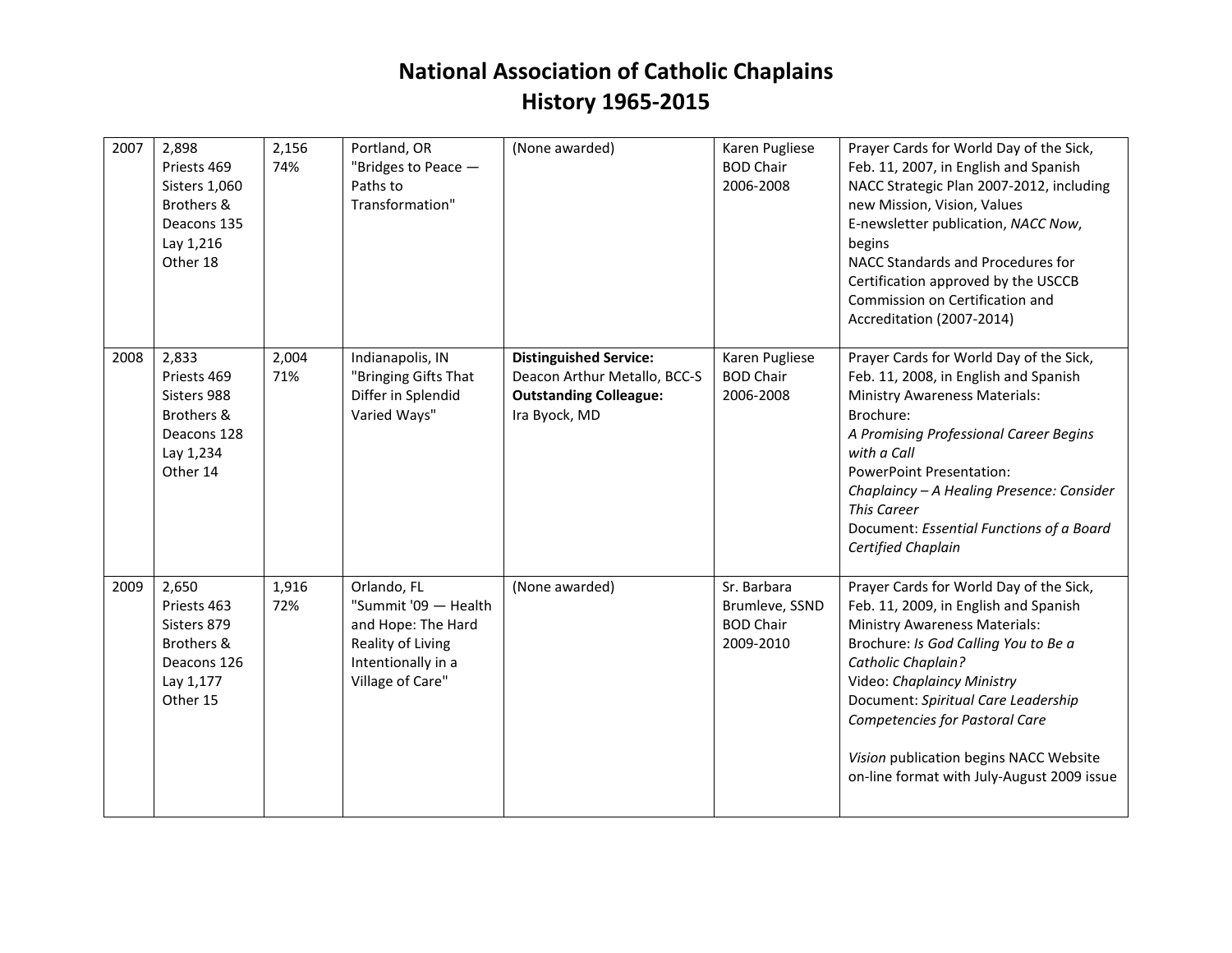| 2010 | 2,571<br>Priests 438<br>Sisters 811<br>Brothers &<br>Deacons 107<br>Lay 1,201<br>Other 14 | 1,855<br>72% | Saint Paul, MN<br>"Winds of Change,<br>Spirit of Promise"                                   | <b>Distinguished Service:</b><br>Mary E. Johnson, MA, BCC<br><b>Outstanding Colleague:</b><br>Sr. Kay L. Sheskaitis, IHM,<br><b>DMin</b> | Sr. Barbara<br>Brumleve, SSND<br><b>BOD Chair</b><br>2009-2010 | Prayer Cards for World Day of the Sick,<br>Feb. 11, 2010, in English and Spanish<br>Informational slideshow:<br>Is God Calling You to Be a Catholic<br>Chaplain? |
|------|-------------------------------------------------------------------------------------------|--------------|---------------------------------------------------------------------------------------------|------------------------------------------------------------------------------------------------------------------------------------------|----------------------------------------------------------------|------------------------------------------------------------------------------------------------------------------------------------------------------------------|
| 2011 | 2,535<br>Priests 423<br>Sisters 744<br>Brothers &<br>Deacons 106<br>Lay 1,249<br>Other 13 | 1,784<br>70% | Milwaukee, WI<br>"Pathways to Healing:<br>People and<br>Communities"                        | <b>Outstanding Colleague:</b><br>Christina Puchalski, MS, MD<br><b>Distinguished Service:</b><br>Sr. Colette Hanlon, SC, MEd,<br>MA, BCC | Alan E. Bowman<br><b>BOD Chair</b><br>2011-2012                | Prayer Cards for World Day of the Sick,<br>Feb. 11, 2011, in English and Spanish                                                                                 |
| 2012 | 2,456<br>Priests 425<br>Sisters 686<br>Brothers &<br>Deacons 96<br>Lay 1,239<br>Other 10  | 1,700<br>69% | Milwaukee, WI<br>"Reconciling Journey:<br>A Time to Mourn, a<br>Time to Dance"              | <b>Outstanding Colleague:</b><br>Rev. Gerard T. Broccolo, STD<br><b>Distinguished Service:</b><br>Timothy G. Serban, MA, BCC             | Alan E. Bowman<br><b>BOD Chair</b><br>2011-2012                | Prayer Cards for World Day of the Sick,<br>Feb. 11, 2012, in English and Spanish<br>NACC Strategic Plan 2012-2017                                                |
| 2013 | 2,361<br>Priests 411<br>Sisters 626<br>Brothers &<br>Deacons 91<br>Lay 1,255<br>Other 5   | 1,591<br>67% | Pittsburgh, PA<br>"Three Rivers<br>Converging: A Call to<br>Faith, Identity, and<br>Action" | <b>Outstanding Colleague:</b><br>Most Reverend Dale J.<br>Melczek, DD<br><b>Distinguished Service:</b><br>Karen Pugliese, MA, BCC        | Bonnie J. Burnett<br><b>BOD Chair</b><br>2013-2014             | Prayer Cards for World Day of the Sick,<br>Feb. 11, 2013, in English and Spanish<br>Corporate Documentary Video on NACC<br>and Chaplaincy: InFocus               |